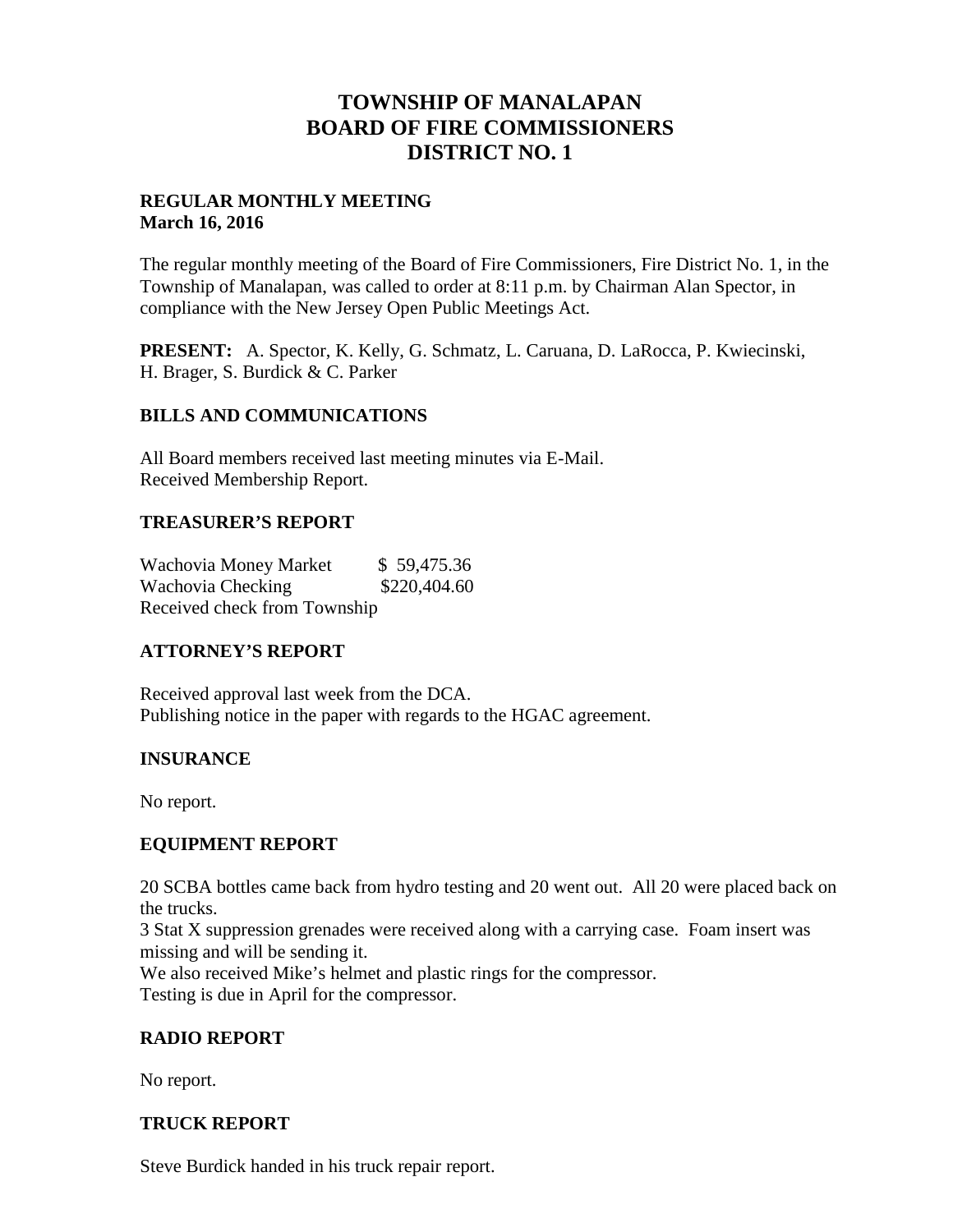26-1-77 – repaired light.

### **CHIEF'S REPORT**

Have had 29 calls for March so far and 197 calls for the year so far.

#### **ASSOCIATION REPORT**

Toilet repaired at the Satellite. Grease Busters did the annual maintenance. Set up lawn maintenance for the year.

#### **TRUSTEES' REPORT**

No report.

#### **OLD BUSINESS**

See attached.

#### **NEW BUSINESS**

Commissioner LaRocca made a motion to pay all vouchers; this was seconded by Commissioner Schmatz. All voted aye.

Commissioner Spector made a motion not to exceed \$1,200 for the lettering on the new rehab truck; this was seconded by Commissioner Schmatz. All voted aye.

Meeting opened to the public at 8:37 P.M.

Meeting was closed to discuss personnel issues.

A motion was made by Commissioner Spector to adjourn; it was seconded by Commissioner Kelly and all voted aye.

Meeting adjourned at 9:23 P.M.

Respectfully submitted, Kenneth Kelly, Clerk